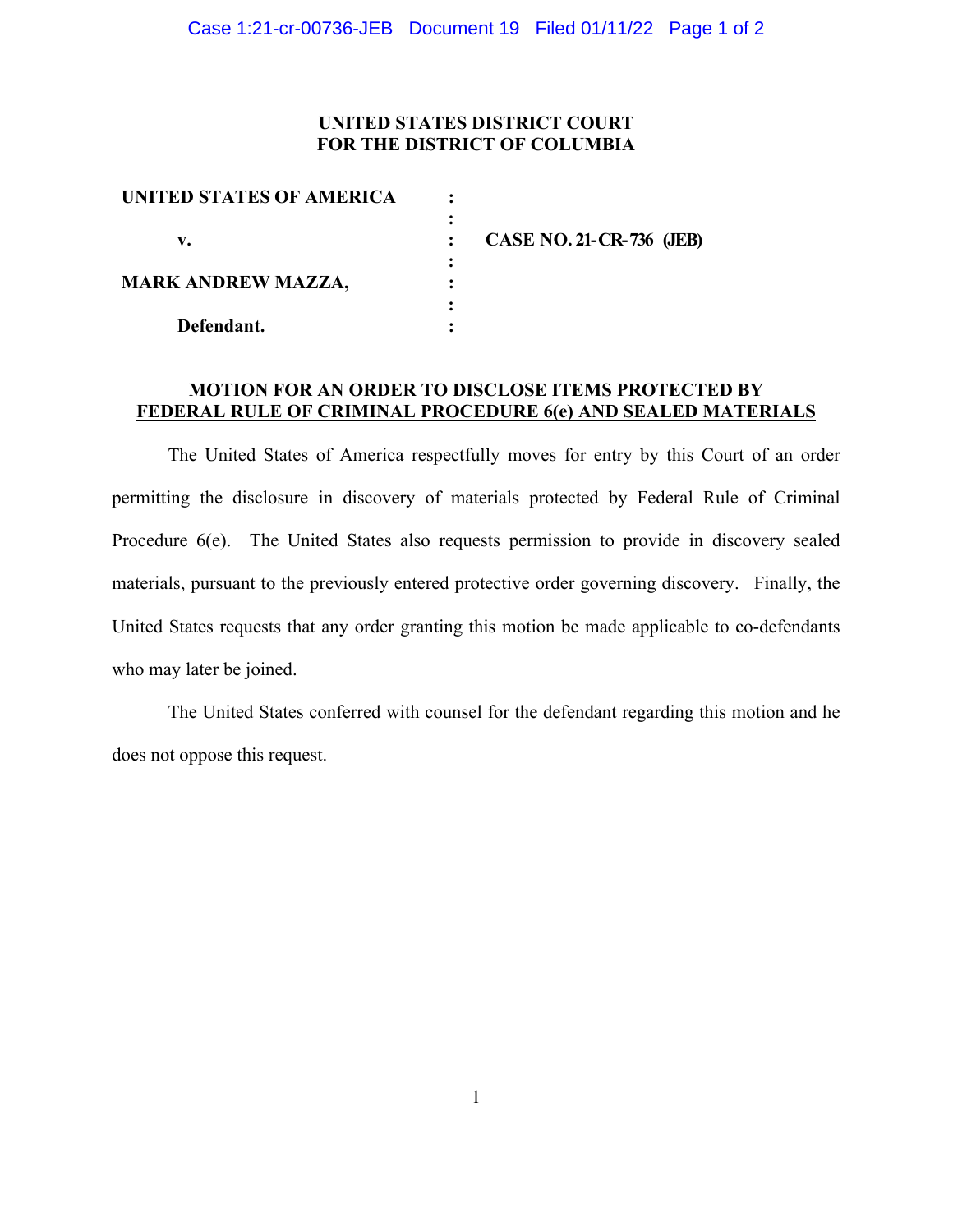# Case 1:21-cr-00736-JEB Document 19 Filed 01/11/22 Page 2 of 2

WHEREFORE, the United States respectfully requests an order authorizing the disclosure

in discovery of the materials described above.

Respectfully submitted,

MATTHEW M. GRAVES UNITED STATES ATTORNEY D.C. Bar Number 481052

By: */s/ Tejpal S. Chawla* TEJPAL S. CHAWLA Assistant United States Attorney

D.C. Bar 464012 555 4th Street, N.W. Washington, D.C. 20530 202-252-7280 (Chawla) Tejpal.Chawla@usdoj.gov